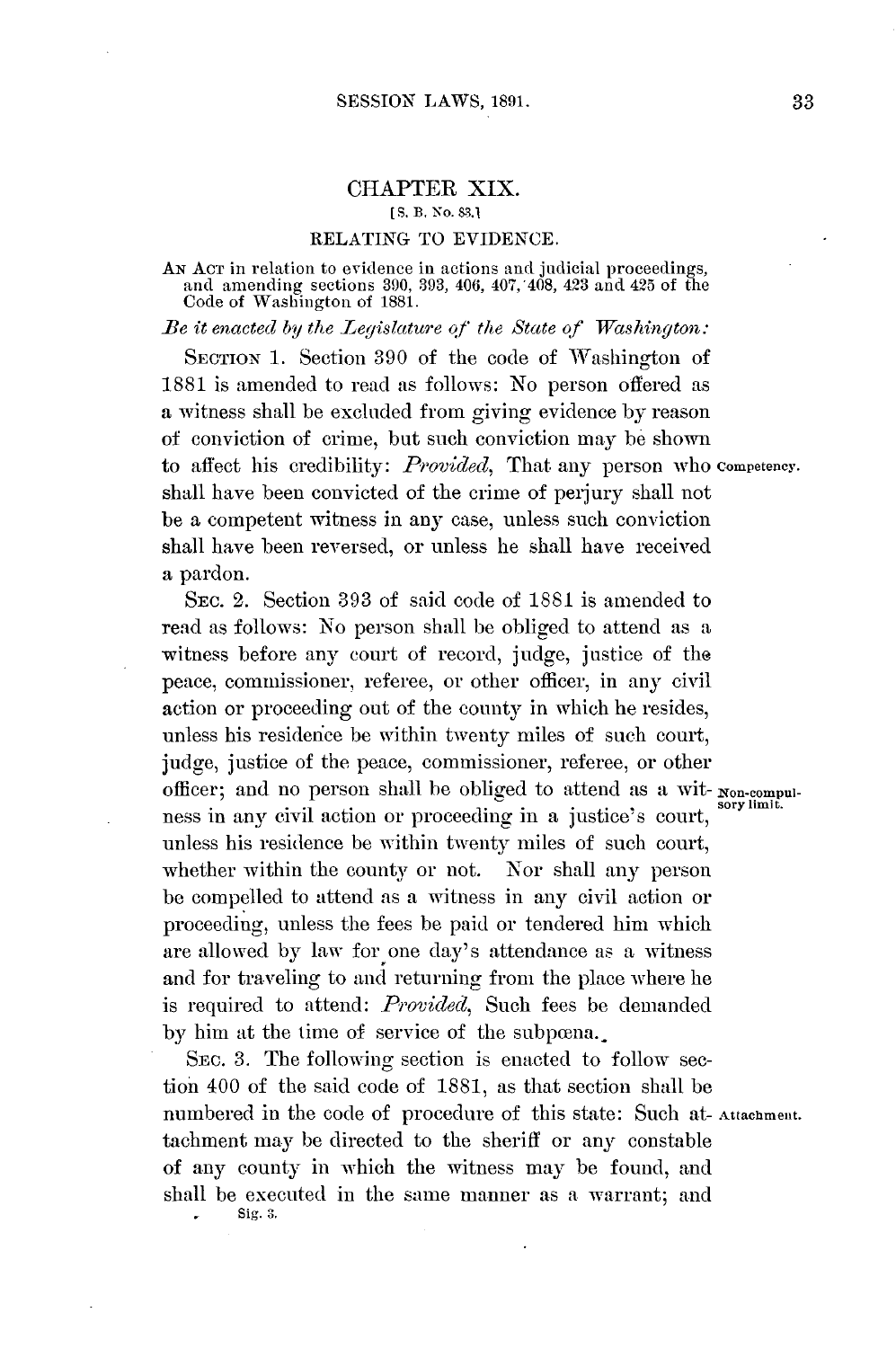the fees of the officer for issuing and serving the same shall be paid **by** the person against whom the same was issued, unless he shows reasonable cause, to the satisfaction of the justice, for his omission to attend; in which case the party requiring such attachment shall pay all such costs.

SEC. 4. Section 406 of said code of **1881** is amended to read as follows: **A** party to an action or proceeding havights of ing filed interrogatories to be answered **by** the adverse party, as prescribed. **by** the last two sections, shall not thereby be precluded from examining such adverse party as a witness at the trial, nor from taking his deposition to be read at the trial.

**SEC. 5.** Section 407 of said code of **1881** is amended to Rebuttal. read as follows: The testimony of a party, upon examination at the trial, or **by** deposition, or upon interrogatories filed, may be rebutted **by** adverse testimony.

SEC. **6.** Section 408 of said code of **1881** is amended to Contempt. read as follows: If a party refuse to attend and testify at the trial, or to give his deposition, or to answer any interrogatories filed, his complaint, answer or reply may be stricken out and judgment taken against him, and he may also, in the discretion of the court, be proceeded against as in other cases for a contempt: *Provided,* That the preceding sections shall not be construed so as to compel any person to answer any question where such answer may tend to criminate himself.

Depositions. **SEC. 7.** Either party may have the deposition of a witness taken in this state before any judge of the superior court, justice of the peace, clerk of the supreme or superior court, mayor of a city, or notary public, **by** serving on Notice. the adverse party or his attorney previous notice of the time and place of examination. The notice shall be served such time before the time when the deposition is to be taken as to allow the adverse party sufficient time **by** the usual route of travel to attend, and three days for preparation, exclusive of the day of service, and the examination may, if so stated in the notice, be adjourned from day to Requirements day. The notice shall specify the action or proceeding, the name of the court or tribunal in which the deposition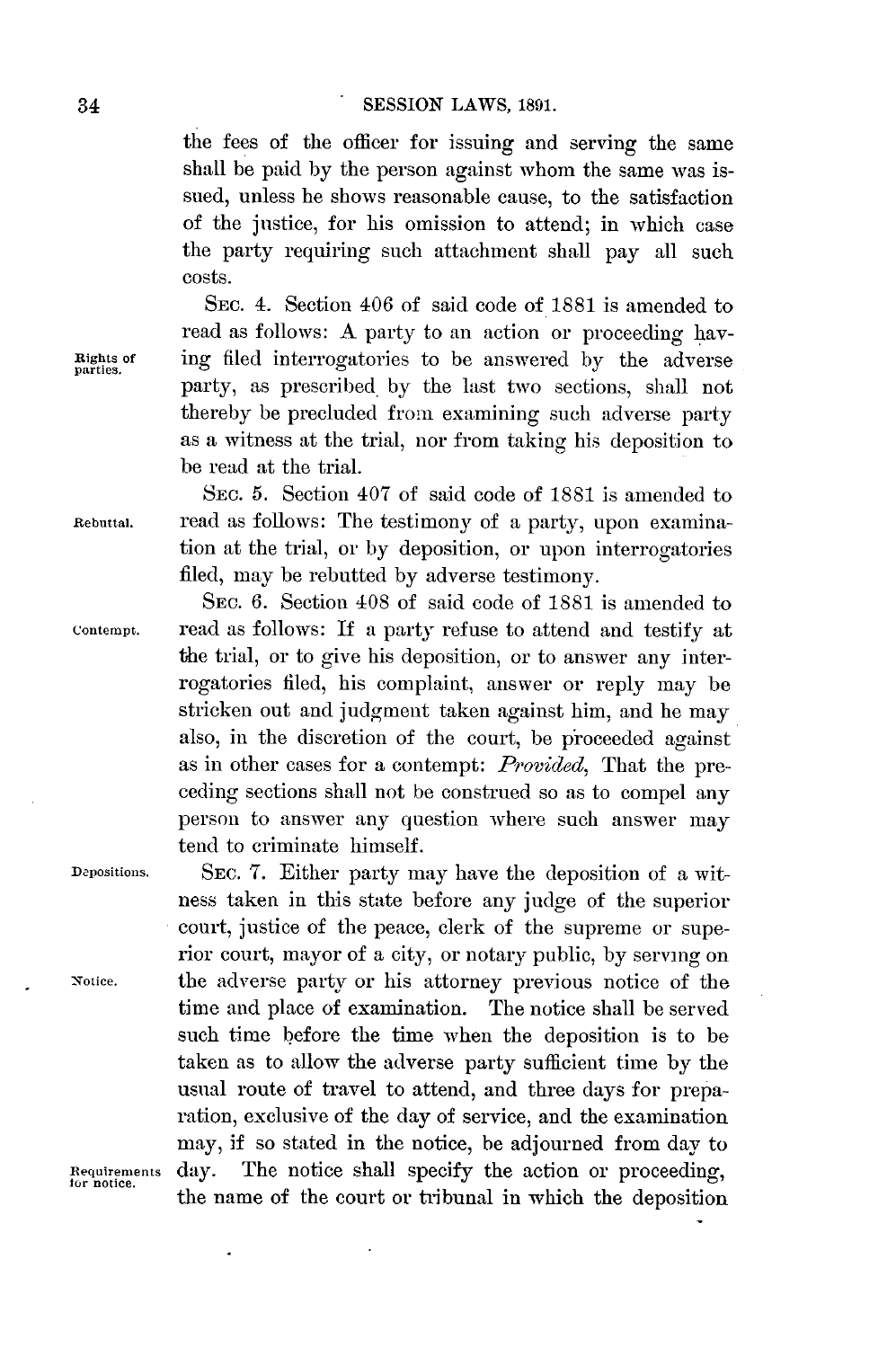another of the causes specified **by** section fifteen hundred and ninety-eight then exists, or that the witness is dead, or cannot safely attend at the trial on account of sickness, age or other bodily infirmity.

SEC. 15. When any action shall have been appealed from Depositions **i**n one court to another and is to be tried anew in the appellate court, all depositions lawfully taken to be used in the court from which the appeal was taken may be used in the appellate court in the same manner, and subject to such exceptions for informality or irregularity, and none other, as were taken in writing to such depositions in the court below; and when an action is removed from one court to another **by** ihange of venue **all** depositions previously taken in the action must be certified to the court to which the action is removed, and may **be** used in that court in the same manner and subject to the same exceptions' as if originally taken for use therein.

SEC. 16. Copies of all records and documents on record competency.<sup>of</sup> or on file in the offices of the various departments of the United States and of this state, when duly certified **by** the respective officers having **by** law the custody thereof, under their respective seals where such officers have official seals, shall be admitted in evidence in the courts of this state.

**SEC. 17.** Section 423 **of** said code **of 1881** is amended to read as follows: When any person shall be desirous to **To perpetuate** perpetuate the testimony of any witness he shall make a statement in writing, setting forth briefly and substantially his title, claim or interest in or to the subject concerning which he desires to perpetuate the evidence, and the names of all the persons interested or supposed to be interested therein and also the name of the witness proposed to be examined, which statement shall be under oath and filed in the superior court. If the subject of the proposed deposition relate to real property within this state the statement shall be filed in the county where the lands or any part thereof lie; in other cases in the county where the parties interested or some of them reside. Upon such statement an application **may** be made to such court or judge thereof to allow the examination of such witness.

SEC. **18.** Section 425 of said code of **1881** is amended